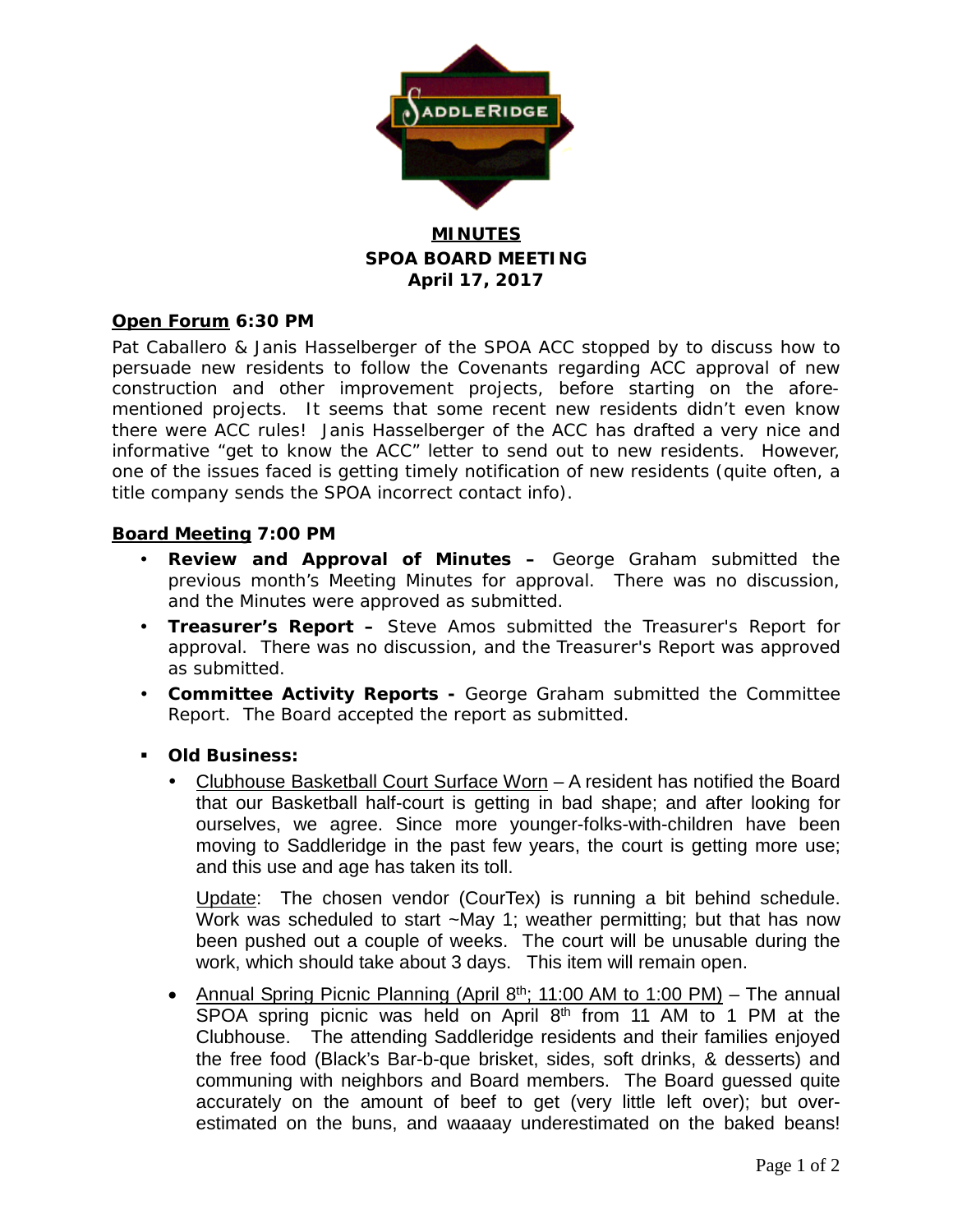Sorry about that! As usual, the leftovers were donated to the Southside Community Center's homeless shelter in San Marcos. This item will now be closed until next year's event.

- **New Business:**
	- Mowing Contractor Agreement & Pricing for SPOA Common Areas The SPOA Treasurer (Steve Amos), the Landscape Committee Chairman (John Savage), and one ACC Member (Pat Caballero) met with the SPOA Mowing Contractor to discuss pay, duties, and accountability; and to execute a written agreement on such. Please note that the Contractor has always done a fine job for Saddleridge; but there was as yet no binding written agreement between the two parties. A clear written agreement was discussed, drafted, negotiated, and duly executed; so there will be no question of expected duties and pay going forward. This item will now be closed.
	- 2017 Legislative Bills That May Affect the Saddleridge Covenants If Passed There are currently 37 Bills which could affect HOA's (at last check) being considered by the 85<sup>th</sup> Texas Legislative Session. Some are good ideas; some are ridiculous. It's too early to worry about any of these just yet; so they will be monitored to see what gets signed into law. This item will remain open.

The meeting was adjourned at 7:30 PM.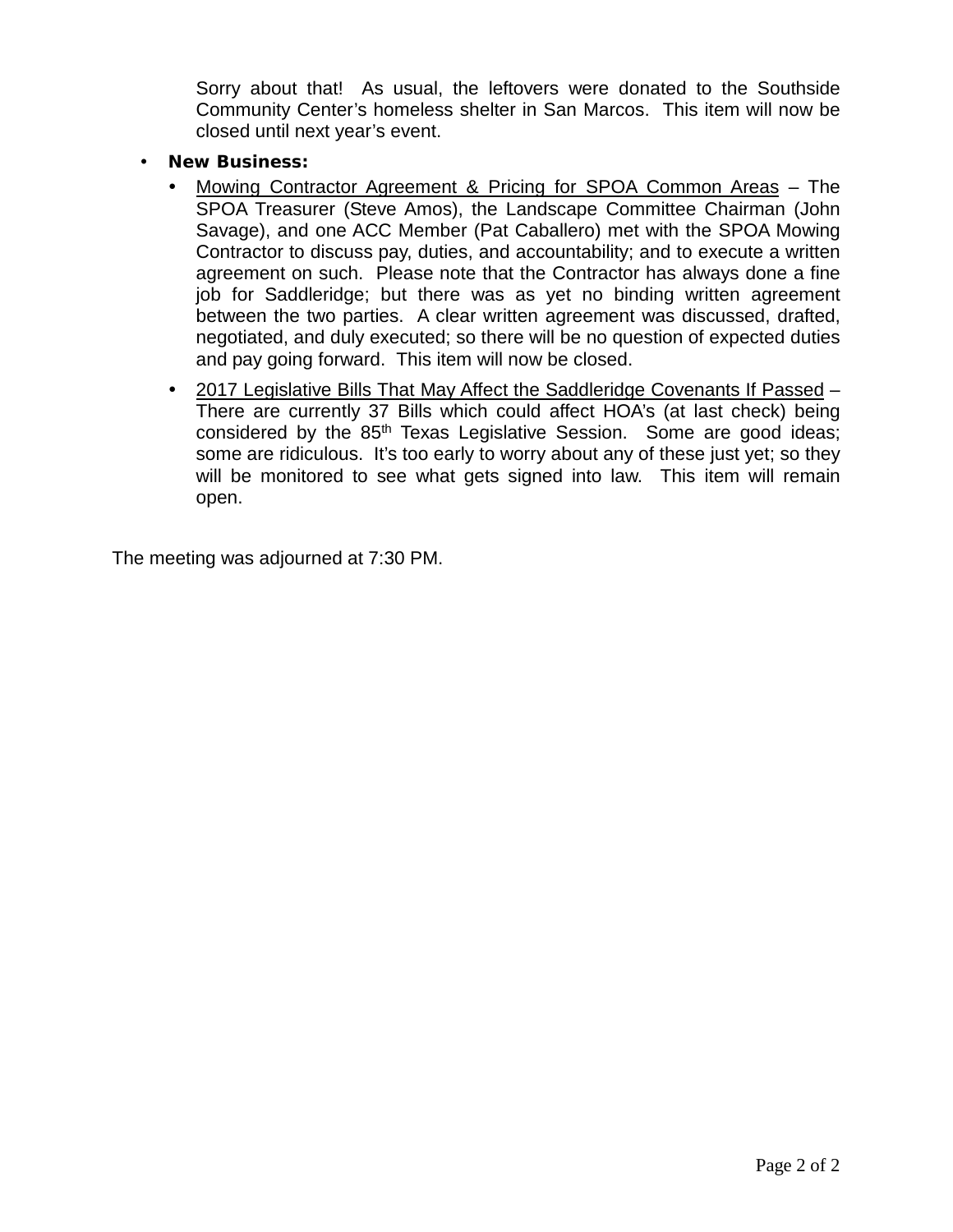04/01/17 **Cash Basis** 

## **SPOA Balance Sheet** As of March 31, 2017

|                                           | Mar 31, 17 | Mar 31, 16 | \$ Change   |
|-------------------------------------------|------------|------------|-------------|
| <b>ASSETS</b>                             |            |            |             |
| <b>Current Assets</b>                     |            |            |             |
| <b>Checking/Savings</b>                   |            |            |             |
| Ozona CD #305501                          | 25,355.76  | 25,305.10  | 50.66       |
| Ozona CD #305552                          | 25,335.00  | 25.284.37  | 50.63       |
| <b>Ozona Checking</b>                     | 22,689.40  | 25,292.78  | $-2.603.38$ |
| <b>Ozona Money Market</b>                 | 41,560.43  | 41,518.89  | 41.54       |
| <b>Total Checking/Savings</b>             | 114.940.59 | 117.401.14 | $-2.460.55$ |
| <b>Accounts Receivable</b>                |            |            |             |
| <b>Accounts Receivable</b>                | $-196.00$  | $-200.00$  | 4.00        |
| <b>Total Accounts Receivable</b>          | $-196.00$  | $-200.00$  | 4.00        |
| <b>Total Current Assets</b>               | 114.744.59 | 117,201.14 | $-2.456.55$ |
| <b>Other Assets</b>                       |            |            |             |
| <b>Saddleridge Property</b>               | 80,500.00  | 80,500.00  | 0.00        |
| <b>Total Other Assets</b>                 | 80,500.00  | 80.500.00  | 0.00        |
| <b>TOTAL ASSETS</b>                       | 195,244.59 | 197,701.14 | $-2,456.55$ |
| <b>LIABILITIES &amp; EQUITY</b><br>Equity |            |            |             |
| <b>Opening Balance Equity</b>             | 110,823.40 | 110,823.40 | 0.00        |
| <b>Retained Earnings</b>                  | 80.326.54  | 79,463.24  | 863.30      |
| Net Income                                | 4.094.65   | 7.414.50   | $-3.319.85$ |
| <b>Total Equity</b>                       | 195,244.59 | 197,701.14 | $-2,456.55$ |
| <b>TOTAL LIABILITIES &amp; EQUITY</b>     | 195,244.59 | 197,701.14 | $-2,456.55$ |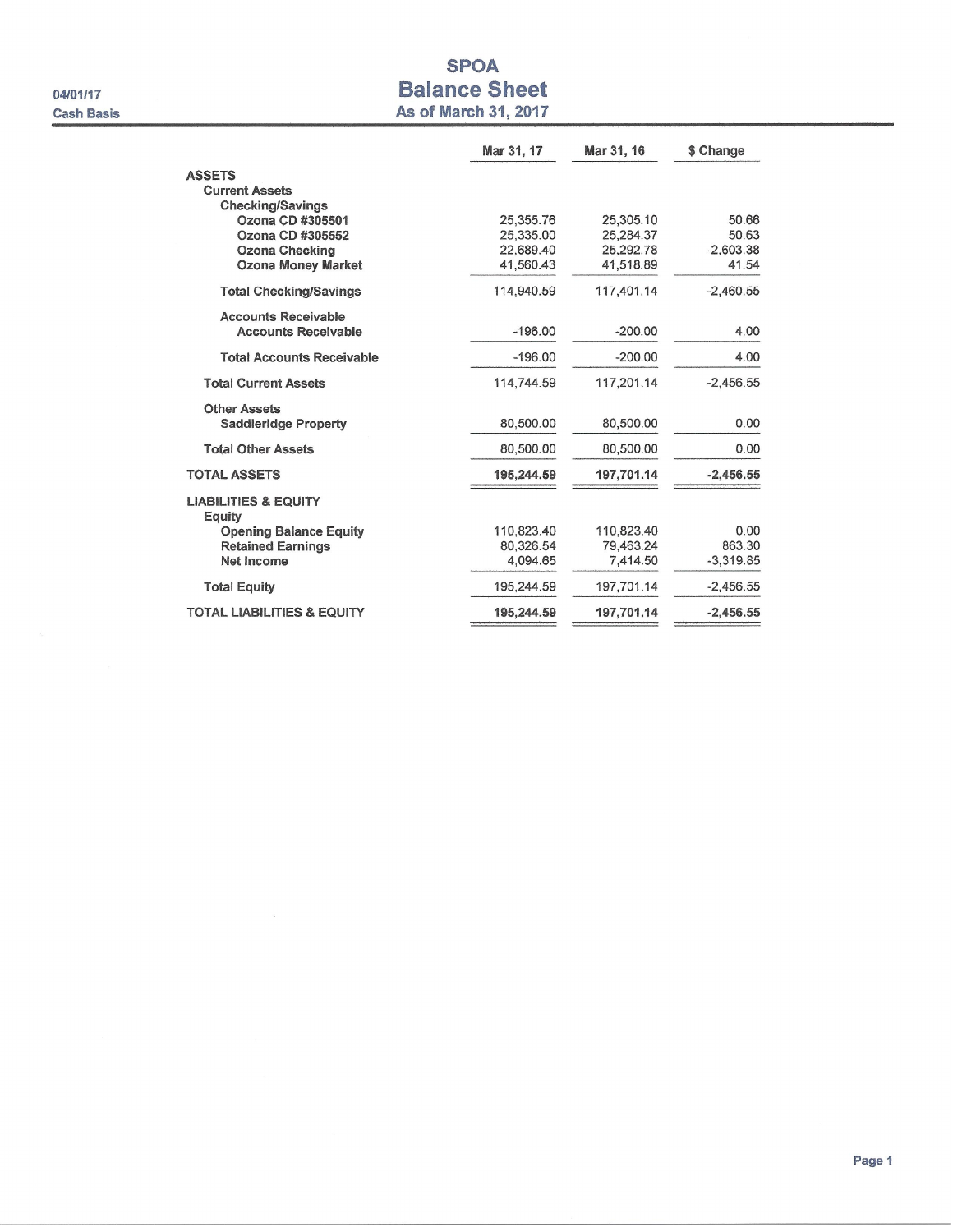12:29 PM

04/01/17

**Cash Basis** 

# **Saddleridge Property Owners Association** Profit & Loss Budget vs. Actual<br>January through March 2017

| <b>Ordinary Income/Expense</b><br>Income<br>225.00<br>175.00<br><b>Clubhouse Usage Fee</b><br>193.44<br><b>HOA Dues Collected</b><br>6,904.00<br>11.52<br>54.63<br><b>Interest Assessed Fees</b><br>37.96<br>37.14<br>Interest Income<br>150.00<br><b>Resale Cert. Fee</b><br>300.00<br>150.00<br><b>Transfer Fees</b><br>250.00<br>760.21<br><b>Total Income</b><br>7,728.48<br><b>Expense</b><br>Accounting<br><b>Accounting-Bookkeeper</b><br>525.00<br>525.00<br>525.00<br>525.00<br><b>Total Accounting</b><br>0.00<br>0.00<br><b>Annual Septic Contract</b><br><b>Bank Charges</b><br>40.00<br>40.00<br><b>Safe Deposit Box</b><br>40.00<br>40.00<br><b>Total Bank Charges</b><br><b>Clubhouse Expenses</b><br>50.00<br>150.00<br>Cleaning<br>0.00<br>0.00<br>Insurance<br>0.00<br>86.58<br><b>Misc</b><br><b>Pest Control</b><br>102.84<br>102.84<br>45.21<br><b>Plumbing Repairs</b><br><b>Repairs</b><br>0.00<br>500.00<br>Trash<br>102.68<br>80.74<br>300.73<br>920.16<br><b>Total Clubhouse Expenses</b><br><b>Dues Refund</b><br>0.00<br>96.00<br><b>Food for Saddleridge Meetings</b><br><b>Food for Annual BBQ</b><br>0.00<br>0.00<br>0.00<br>0.00<br>Food for Saddleridge Meetings - Other<br>0.00<br>0.00<br><b>Total Food for Saddleridge Meetings</b><br>0.00<br>0.00<br>Insurance-HOA Liability<br>0.00<br>0.00<br>Insurance, D&O<br>324.76<br><b>Lawn Maintenance</b><br>324.76<br><b>Legal-Attorney Fees</b><br>0.00<br>0.00<br><b>Mailings</b><br>0.00<br>49.00<br><b>Miscellaneous</b><br>0.00<br>0.00<br><b>Website Domain</b><br><b>Website Hosting Fee</b><br>0.00<br>0.00<br><b>Total Miscellaneous</b><br>0.00<br>0.00<br><b>PEC Electricity</b><br>410.12<br>595.94<br><b>Reconciliation Discrepancies</b><br>0.00<br>0.00<br>2,033.22<br>1,928.74<br><b>Taxes</b><br><b>Total Expense</b><br>3,633.83<br>4,479.60<br>4,094.65<br>$-3,719.39$<br><b>Net Ordinary Income</b><br>4,094.65<br>$-3,719.39$<br>Net Income | <b>Jan - Mar 17</b> | <b>Budget</b> |
|---------------------------------------------------------------------------------------------------------------------------------------------------------------------------------------------------------------------------------------------------------------------------------------------------------------------------------------------------------------------------------------------------------------------------------------------------------------------------------------------------------------------------------------------------------------------------------------------------------------------------------------------------------------------------------------------------------------------------------------------------------------------------------------------------------------------------------------------------------------------------------------------------------------------------------------------------------------------------------------------------------------------------------------------------------------------------------------------------------------------------------------------------------------------------------------------------------------------------------------------------------------------------------------------------------------------------------------------------------------------------------------------------------------------------------------------------------------------------------------------------------------------------------------------------------------------------------------------------------------------------------------------------------------------------------------------------------------------------------------------------------------------------------------------------------------------------------------------------------------------------------------------------------------------------------------------------|---------------------|---------------|
|                                                                                                                                                                                                                                                                                                                                                                                                                                                                                                                                                                                                                                                                                                                                                                                                                                                                                                                                                                                                                                                                                                                                                                                                                                                                                                                                                                                                                                                                                                                                                                                                                                                                                                                                                                                                                                                                                                                                                   |                     |               |
|                                                                                                                                                                                                                                                                                                                                                                                                                                                                                                                                                                                                                                                                                                                                                                                                                                                                                                                                                                                                                                                                                                                                                                                                                                                                                                                                                                                                                                                                                                                                                                                                                                                                                                                                                                                                                                                                                                                                                   |                     |               |
|                                                                                                                                                                                                                                                                                                                                                                                                                                                                                                                                                                                                                                                                                                                                                                                                                                                                                                                                                                                                                                                                                                                                                                                                                                                                                                                                                                                                                                                                                                                                                                                                                                                                                                                                                                                                                                                                                                                                                   |                     |               |
|                                                                                                                                                                                                                                                                                                                                                                                                                                                                                                                                                                                                                                                                                                                                                                                                                                                                                                                                                                                                                                                                                                                                                                                                                                                                                                                                                                                                                                                                                                                                                                                                                                                                                                                                                                                                                                                                                                                                                   |                     |               |
|                                                                                                                                                                                                                                                                                                                                                                                                                                                                                                                                                                                                                                                                                                                                                                                                                                                                                                                                                                                                                                                                                                                                                                                                                                                                                                                                                                                                                                                                                                                                                                                                                                                                                                                                                                                                                                                                                                                                                   |                     |               |
|                                                                                                                                                                                                                                                                                                                                                                                                                                                                                                                                                                                                                                                                                                                                                                                                                                                                                                                                                                                                                                                                                                                                                                                                                                                                                                                                                                                                                                                                                                                                                                                                                                                                                                                                                                                                                                                                                                                                                   |                     |               |
|                                                                                                                                                                                                                                                                                                                                                                                                                                                                                                                                                                                                                                                                                                                                                                                                                                                                                                                                                                                                                                                                                                                                                                                                                                                                                                                                                                                                                                                                                                                                                                                                                                                                                                                                                                                                                                                                                                                                                   |                     |               |
|                                                                                                                                                                                                                                                                                                                                                                                                                                                                                                                                                                                                                                                                                                                                                                                                                                                                                                                                                                                                                                                                                                                                                                                                                                                                                                                                                                                                                                                                                                                                                                                                                                                                                                                                                                                                                                                                                                                                                   |                     |               |
|                                                                                                                                                                                                                                                                                                                                                                                                                                                                                                                                                                                                                                                                                                                                                                                                                                                                                                                                                                                                                                                                                                                                                                                                                                                                                                                                                                                                                                                                                                                                                                                                                                                                                                                                                                                                                                                                                                                                                   |                     |               |
|                                                                                                                                                                                                                                                                                                                                                                                                                                                                                                                                                                                                                                                                                                                                                                                                                                                                                                                                                                                                                                                                                                                                                                                                                                                                                                                                                                                                                                                                                                                                                                                                                                                                                                                                                                                                                                                                                                                                                   |                     |               |
|                                                                                                                                                                                                                                                                                                                                                                                                                                                                                                                                                                                                                                                                                                                                                                                                                                                                                                                                                                                                                                                                                                                                                                                                                                                                                                                                                                                                                                                                                                                                                                                                                                                                                                                                                                                                                                                                                                                                                   |                     |               |
|                                                                                                                                                                                                                                                                                                                                                                                                                                                                                                                                                                                                                                                                                                                                                                                                                                                                                                                                                                                                                                                                                                                                                                                                                                                                                                                                                                                                                                                                                                                                                                                                                                                                                                                                                                                                                                                                                                                                                   |                     |               |
|                                                                                                                                                                                                                                                                                                                                                                                                                                                                                                                                                                                                                                                                                                                                                                                                                                                                                                                                                                                                                                                                                                                                                                                                                                                                                                                                                                                                                                                                                                                                                                                                                                                                                                                                                                                                                                                                                                                                                   |                     |               |
|                                                                                                                                                                                                                                                                                                                                                                                                                                                                                                                                                                                                                                                                                                                                                                                                                                                                                                                                                                                                                                                                                                                                                                                                                                                                                                                                                                                                                                                                                                                                                                                                                                                                                                                                                                                                                                                                                                                                                   |                     |               |
|                                                                                                                                                                                                                                                                                                                                                                                                                                                                                                                                                                                                                                                                                                                                                                                                                                                                                                                                                                                                                                                                                                                                                                                                                                                                                                                                                                                                                                                                                                                                                                                                                                                                                                                                                                                                                                                                                                                                                   |                     |               |
|                                                                                                                                                                                                                                                                                                                                                                                                                                                                                                                                                                                                                                                                                                                                                                                                                                                                                                                                                                                                                                                                                                                                                                                                                                                                                                                                                                                                                                                                                                                                                                                                                                                                                                                                                                                                                                                                                                                                                   |                     |               |
|                                                                                                                                                                                                                                                                                                                                                                                                                                                                                                                                                                                                                                                                                                                                                                                                                                                                                                                                                                                                                                                                                                                                                                                                                                                                                                                                                                                                                                                                                                                                                                                                                                                                                                                                                                                                                                                                                                                                                   |                     |               |